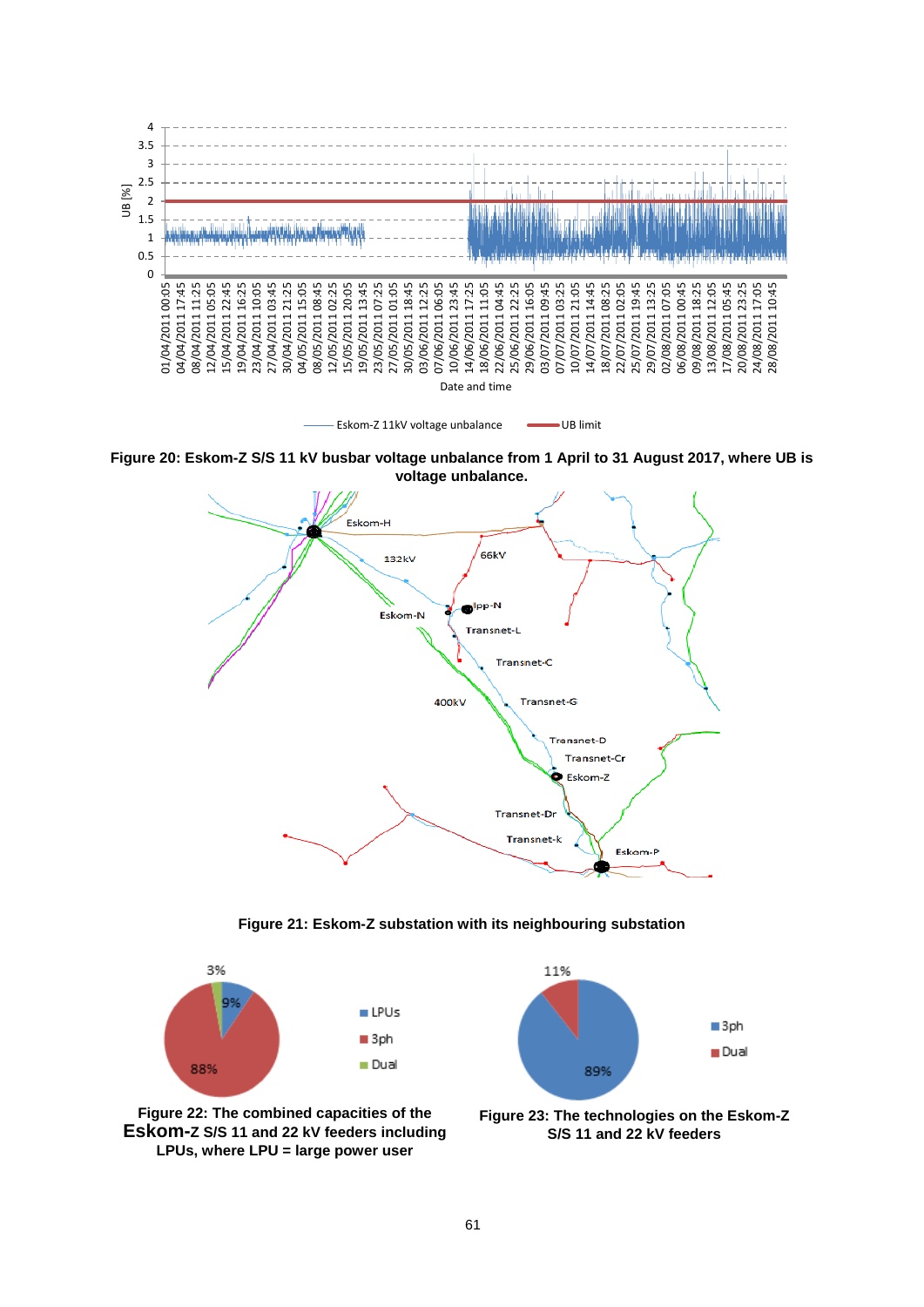## *9.3.2 Source of Eskom-Z exceedances*

The normalised cross correlation and variance were used to determine the cause of the unbalance at the Eskom-Z 11 kV and 22 kV busbars. The data used was from 21–24 December 2017. The entities that could contribute to the voltage unbalance were the load on the Eskom network, Transnet traction load and the IPP-N wind farm. The correlation between the Eskom-Z 11 kV busbar, 22 kV busbar voltage unbalance and the traction load is shown in Figure 23, which shows that there is a correlation of 0.123 between the Eskom-Z 11 kV voltage unbalance and the traction load at zero sample time shifts. There is a -0.00777 correlation between the Eskom-Z 22 kV

busbar and the traction load at zero sample time shifts. These correlation values are quite small and close to zero. In this case, the correlation method fails to identify the source of voltage unbalance. This calls for an alternative method for identifying the source of voltage unbalance exceedances. The variance was used as an alternative tool to determine the source of voltage unbalance exceedances.

Table 6 shows the Eskom-Z S/S voltage unbalance correlation with other entities in the network. The correlation values are low. The correlation method failed to identify the source of voltage unbalance exceedances. The variance will be used to determine the source of the exceedances.



**Figure 24: The correlation between the Eskom-Z voltage unbalance and the total traction load, where UB is voltage unbalance.**

| Data 1                          | Data 2                           | Correlation (Data 1, Data 2) $@0$ |
|---------------------------------|----------------------------------|-----------------------------------|
| Eskom-Z 11 kV voltage unbalance | Eskom-Z load                     | $-0.04162$                        |
| Eskom-Z 11 kV voltage unbalance | Eskom-Z 22 kV voltage unbalance  | $-0.02666$                        |
| Eskom-Z 22 kV voltage unbalance | Eskom-Z total load               | 0.00491                           |
| Eskom-Z 11 kV voltage unbalance | Eskom-P 132 kV voltage unbalance | 0.59776                           |
| Eskom-Z 11 kV voltage unbalance | IPP-N active power               | 0.00288                           |
| Eskom-Z 22 kV voltage unbalance | Eskom-P 132 kV voltage unbalance | $-0.01164$                        |
| Eskom-Z 22 kV voltage unbalance | IPP-N active power               | 0.01794                           |

**Table 6: Correlation between Eskom-Z with other entities**

# *9.3.3 Determination of unbalance exceedances using the variance*

The variance of data X can be calculated using Equation 5. It should be noted that the moving average was used to determine source of voltage unbalance in this case but generally a standing average is used. The variance was used to measure the degree of dispersion of data. For the purpose of data comparison, the variance was calculated using normalised data with respect to the maximum. Normalization was conducted on the data recorded from 21–24 December 2017. It was ensured that the accuracy between the normalised data average and its corresponding moving average was two decimal places. Table 7 was constructed to record the various variances.

$$
\sigma^2 = \frac{\sum_{i=1}^n (x_i - \overline{x_{mov}})^2}{n}
$$
 (5)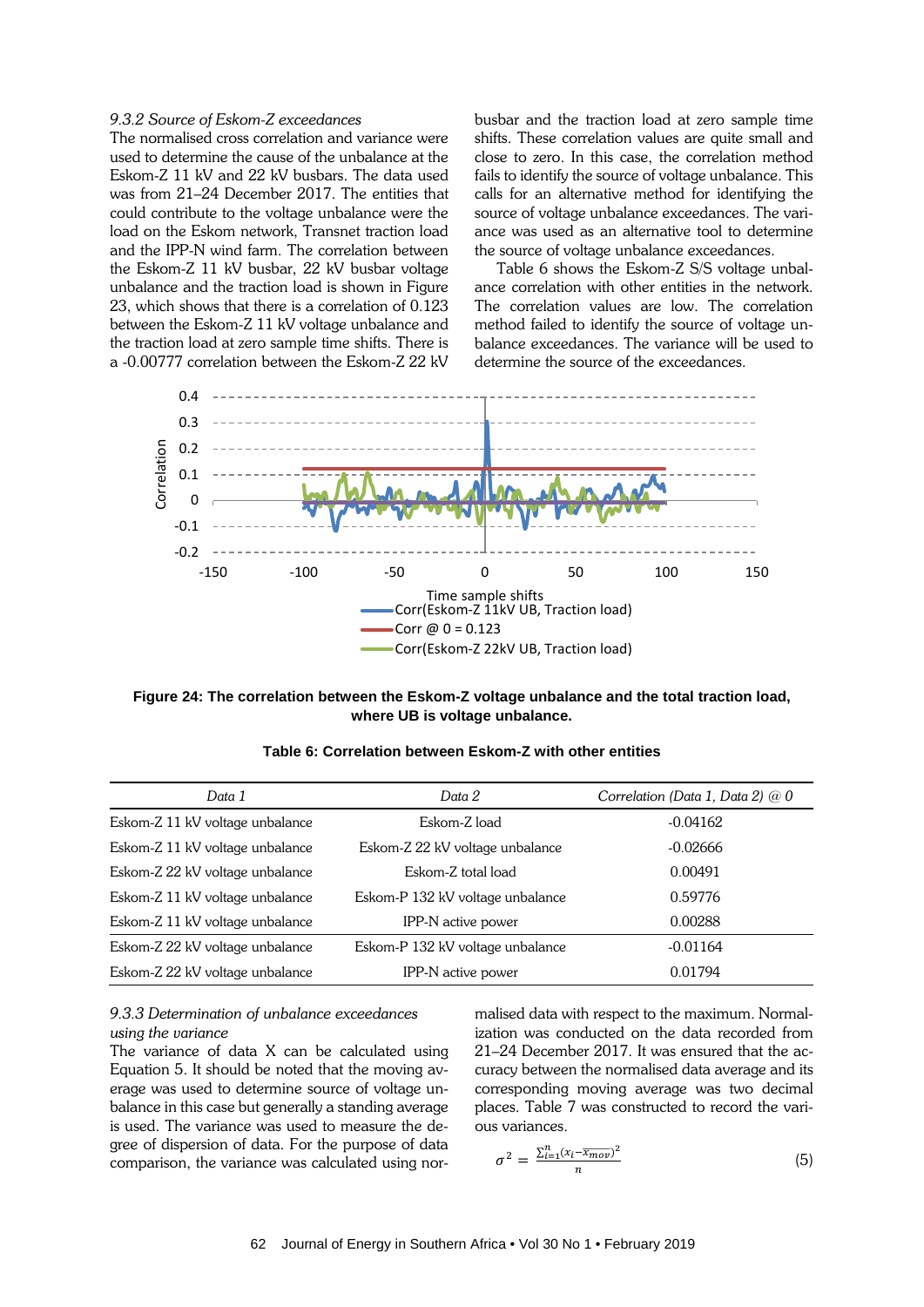where

- $\sigma^2$  is the variance of data X;
- $i$  is the sample number in data X;
- *n* is the number of samples of the data X;
- $x_i$  is the i<sup>th</sup> sample in data X; and
- $\bullet$   $\overline{x_{mov}}$  is the moving average of data X.

It can be seen from Table 7 that the source of the voltage unbalance limit exceedance on the 11 kV and 22 kV busbars at Eskom-Z S/S was the traction station load. The variance of the traction load was 2.5%. The Eskom-Z S/S 11 and 22 kV busbar voltage unbalance variances were 1.52% and 1.41% respectively. The traction load variance was the highest variance for the source of unbalance and corresponds with the high variances on of the Eskom-Z 11 and 22 kV busbar voltage unbalance.

**Table 7: The variance of the load and sources on sites near Eskom-Z S/S**

| Data 1                           | $% \sigma^2$ |
|----------------------------------|--------------|
| Eskom-P 132 kV voltage unbalance | 0.4400       |
| Eskom-Z 11 kV and 22 kV load     | 0.0046       |
| Total traction load              | 2.5000       |
| IPP-N active power               | 0.0791       |
| Eskom-Z 11 kV voltage unbalance  | 1.5200       |
| Eskom-Z 22 kV voltage unbalance  | 1.4100       |

The voltage regulation data on the 22 kV and 11 kV busbar showed a high variance on the red phase, as can be seen in Table 8. This means that the red phase is the phase most used by the traction stations.

**Table 8: The variance of the 11 and 22 kV phase voltages at Eskom-Z S/S busbars**

| Data                      | $\% \sigma^2$ |
|---------------------------|---------------|
| Eskom-Z 11 kV red phase   | 14.46         |
| Eskom-Z 11 kV white phase | 3.76          |
| Eskom-Z 11 kV blue phase  | 8.52          |
| Eskom-Z22 kV red phase    | 11.32         |
| Eskom-Z 22 kV white phase | 4.80          |
| Eskom-Z 22 kV blue phase  | 4 14          |

## *9.3.4 Eskom-Z data availability*

It should be noted that the conclusions drawn from the data depends on data availability, so the data availability on data that was used is discussed in this section. Table 9 shows the data used and the corresponding data availability based on the observed period. The observation period is eight days, from 21–28 December 2017. There are thus 1 152 samples expected per data observed, since there are 144

samples per day. Data availability is thus the number of samples in the data acquired divided by the total expected samples during the period. Data availability can be expressed in percentage format.

#### **Table 9: Data availability of the observed data.**

| Data                                | Availability [%] |        |                      |
|-------------------------------------|------------------|--------|----------------------|
|                                     | Load             | Supply | Voltage<br>unbalance |
| Eskom-P 132 kV voltage<br>unbalance |                  |        | 100                  |
| Eskom-Z S/S load                    | 80.64            |        |                      |
| Total traction load                 | 80.37            |        |                      |
| IPP-N active power                  |                  | 99.65  |                      |
| Eskom-Z 11 kV voltage<br>unbalance  |                  |        | 100                  |
| Eskom-Z 22 kV voltage<br>unbalance  |                  |        | 100                  |

# **10. Conclusions**

The normalised cross correlation can be used to determine the source of voltage unbalance. When the cross correlation does not work, alternative methods must be used. The variance was used to replace the correlation method in one of the case studies. The grid code does not specify how the voltage unbalance caused by various entities should be handled. The normalised cross correlation method must be used to govern the entities contributing to voltage unbalance of the grid. The normalized cross correlation should be used in the grid code to govern voltage unbalance related issues. The normalized cross correlation value for wind farms should be less than or equal to zero.

#### **References**

- Dold, A.J., Ally, M., Balgobind, P., Bhana, D., Cretchley, D.H., Erasmus, D., Geldenhuys, H., Johnson, P.A., Koch, R.G., Kruger, D., Küster, M.W., Langbridge, I., Maminza, L. G., Marloth, R., McCurrach, R., Nkalashe, M.V., Nxumalo, D., Schult, C.F. and Sigwebela, I. 2003. Electricity supply – quality of supply: Voltage characteristics, compatibility levels, limits and assessment methods. *Standards South Africa*. Pretoria. 22-23 .
- Pimple, B.B, Vekhande, V.Y. and Fernandes, B.G. 2010. New direct torque control of DFIG under balanced and unbalanced grid voltage. *TENCON 2010 - 2010 IEEE Region 10 Conference*. 2154-2158.
- Magoro, B. and Khoza, T., South African Bureau of Standards 2014. Grid connection code for renewable power plants (RPPs) connected to the electricity transmission system (TS) or the distribution system (DS) in South Africa.' South African Bureau of Standards. Pretoria.